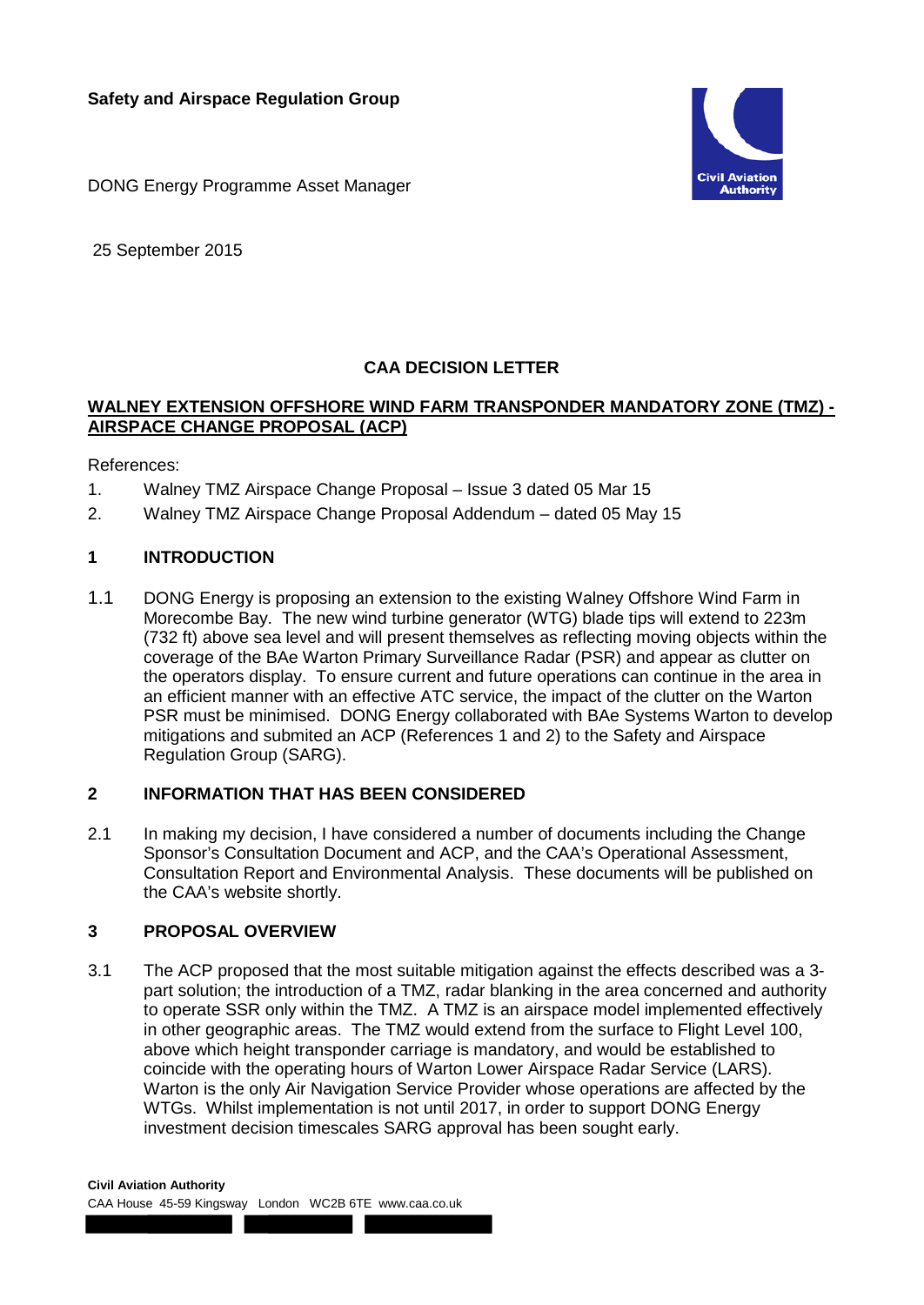## **4 CONSULTATION**

- 4.1 SARG has conducted an assessment of the consultation and concluded that the Consultation Report and associated material met SARG requirements and the criteria set out in the Cabinet Office's Consultation Principles (2013 Update).
- 4.2 This was a well-run consultation demonstrating a willingness to engage with the various stakeholders in order to mitigate the issues raised, and I am satisfied that the consultation was in accordance with the requirements of CAPs 724 and 725.

## **5 STATUTORY DUTIES**

- 5.1 My statutory duties are set out in Section 70 of the Transport Act 2000 (the Act), the CAA (Air Navigation) Directions 2001, as varied in 2004 (the Directions), and Guidance to the CAA on Environmental Objectives relating to the exercise of its air navigation functions.<sup>[1](#page-1-0)</sup>
- 5.2 My primary duty is to maintain a high standard of safety in the provision of air traffic services and this takes primacy over all other duties.<sup>[2](#page-1-1)</sup> Air Traffic Management (ATM) within SARG are currently reviewing the supporting Safety Plan and associated documentation in order to permit SSR only operation within the TMZ; the expectation, based on the evidence reviewed so far, is that the necessary approval to operate as described within the ACP will be granted. In this respect, I am satisfied with the proposal.
- 5.3 I am required to secure the most efficient use of the airspace consistent with the safe operation of aircraft and the expeditious flow of air traffic.<sup>[3](#page-1-2)</sup> The CAA considers that the most efficient use of airspace is defined as:

*"The most aircraft movements through a given volume of airspace over a period of time in order to make best use of the limited resource of UK airspace from a whole system perspective."*

- 5.4 The cumulative impact of additional clutter from the Walney Extension WTG will require the Warton radar to be blanked in this area. Technical PSR solutions are in the advanced stages of design but as yet there is no technical solution that offers the highest levels of mitigation to the radar clutter effects and has the associated UK safety case required to allow unhindered ATC services. However, should an economically viable technical solution exist prior to the date of implementation, this should be implemented rather than the radar blanking and TMZ.
- 5.5 Currently the establishment of a TMZ is appropriate, and satisfactorily accommodates Warton ATC's needs; however, the proposed size is restrictive for other airspace users. To have minimal impact on GA traffic operating in the area I consent a reduced TMZ by removing the buffers and following the edge of the Danger Areas, as graphically represented in the Annex. TMZs are not subject to the buffer policy, and the offshore nature of the WTGs allows significant time for ATC to identify and react to a potential nontransponding and non-talking aircraft who may infringe. In addition the extensive survey conducted by DONG Energy and Warton stated that traffic flow was predominantly along a 'coastal route' and that 'traffic was predominantly transponder equipped and always in twoway radio contact' with an ATC unit.
- 5.6 The revised TMZ recognises the need for the efficient use of airspace, and I am satisfied that these TMZ dimensions are of the minimum size to be both efficient and meet the safety

<span id="page-1-1"></span><span id="page-1-0"></span> $^1$  Revised in 2014 by the DfT (the Guidance).<br> $^2$  Transport Act 2000, Section 70(1).

<span id="page-1-2"></span> $3$  Transport Act 2000, Section 70(2)(a).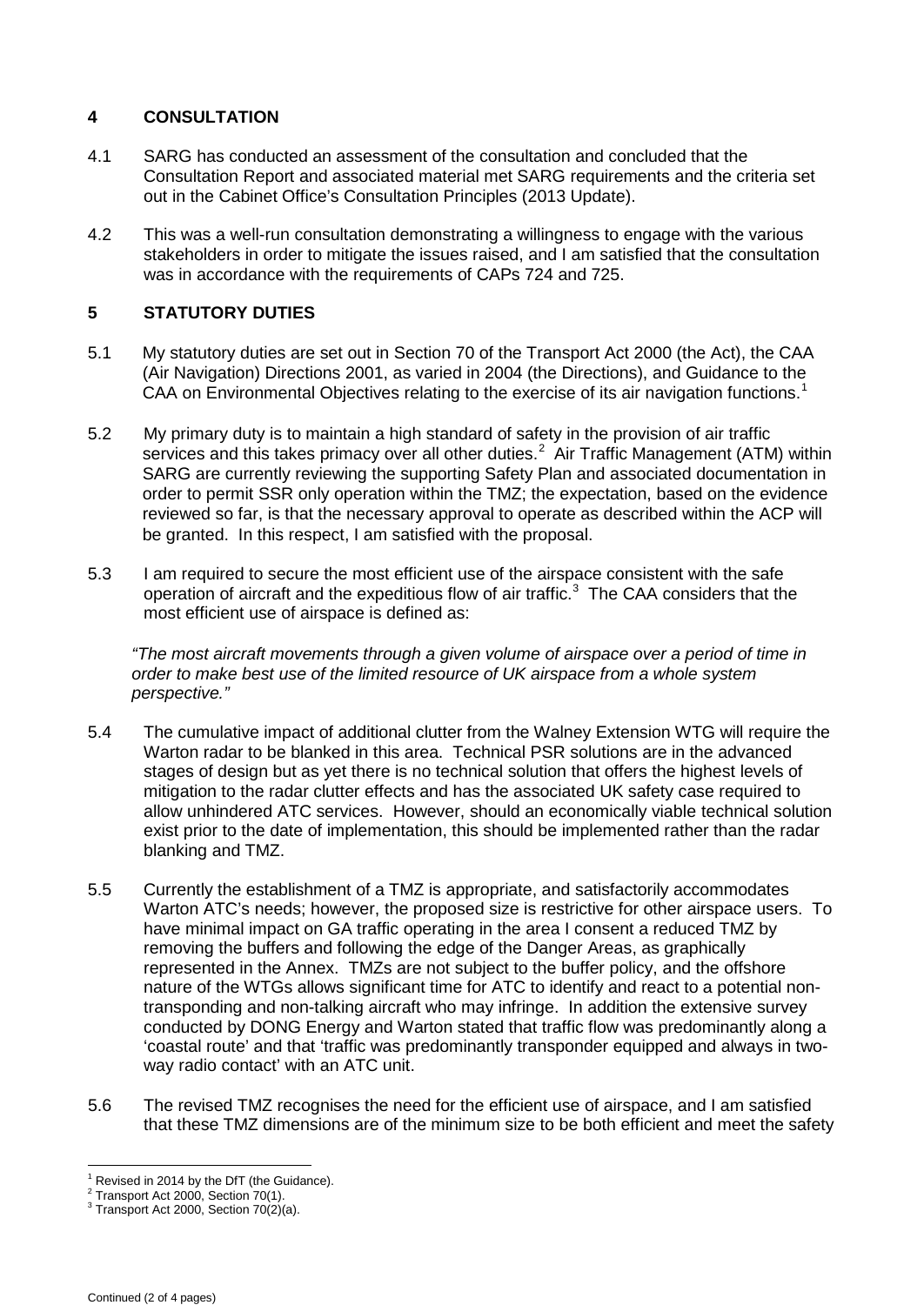and operational requirements. Whilst the TMZ will be permanently active during the operating hours of the Warton LARS service, I am content that associated access arrangements and the background usage of airspace are such that there will be no meaningful impact upon the operations of aircraft wishing to cross the TMZ airspace. Warton have stated that non-SSR equipped aircraft will not be denied access to the TMZ airspace unless such permission would compromise a complex trial or evaluation mission. I would expect Warton ATC to make every effort to facilitate transits of the TMZ by GA traffic, SSR equipped or otherwise. The supporting traffic surveys suggest that the instances where GA traffic might be unable to transit the TMZ would be minimal. In this respect, I am satisfied that the most efficient use of airspace is being used.

5.7 In performing my statutory duties, I am obliged to take account of the extant guidance provided by the Secretary of State,<sup>[4](#page-2-0)</sup> namely the 2014 Guidance to the CAA on Environmental Objectives. The Environmental Research and Consultancy Department (ERCD) has undertaken an assessment of the environmental impact of this change. Having carefully considered this information, I have concluded that the change will have a minimal (if any) overall environmental impact, and in this respect I am satisfied the proposal meets my statutory environmental objectives.

## **6. REGULATORY DECISION**

- 6.1 I am satisifed that the proposed airspace design is safe and meets all other aspects of my statuatory duties set out in the Act. The ACP produces no conflicts between any factors I have a duty to take into consideration, has a positive or neutral impact on each of the factors identified in section 70(2) of the Act, and there are no exceptional circumstances to justify departing from the CAA's standard practice.
- 6.2 I have therefore decided that a reduced TMZ over the Walney Extension Wind Farm, as depicted in the annex, is the most effective measure to mitigate the WTGs, and support the ACP submitted.
- 6.3 The revised airspace is currently scheduled to become effective in July 2017. When confirmed it will be promulgated via a single AIRAC cycle. If you have any queries, the SARG Project Leader, may be contacted on or via e mail:
- 6.4 In line with our standard procedures the implications of the change will be reviewed after one full year of operation, at which point my staff will engage with interested parties to obtain feedback and data to contribute to the analysis.

Yours sincerely,

Mark Swan Director, Safety and Airspace Regulation Group

Annex:

A. Diagram of the Reduced TMZ for Walney Offshore Wind Farm

<span id="page-2-0"></span> $\overline{a}$ <sup>4</sup> Transport Act 2000, Section 70(2)(d)